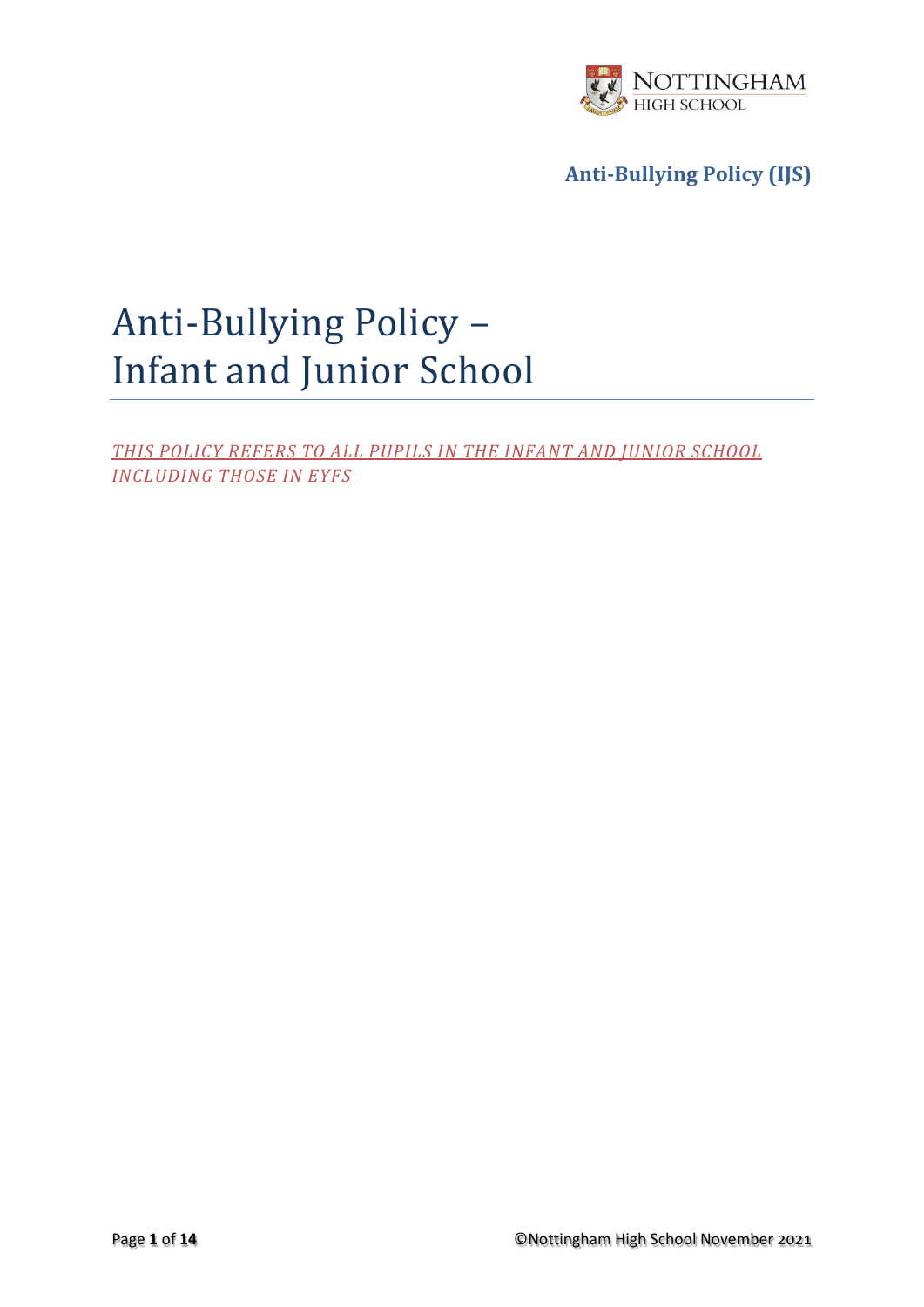

### **Contents**

| 1. |  |  |
|----|--|--|
| 2. |  |  |
| 3. |  |  |
| 4. |  |  |
| 5. |  |  |
| 6. |  |  |
| 7. |  |  |
| 8. |  |  |
|    |  |  |
|    |  |  |
|    |  |  |
|    |  |  |
|    |  |  |
|    |  |  |
|    |  |  |
| 9. |  |  |
|    |  |  |
|    |  |  |
|    |  |  |
|    |  |  |
|    |  |  |
|    |  |  |
|    |  |  |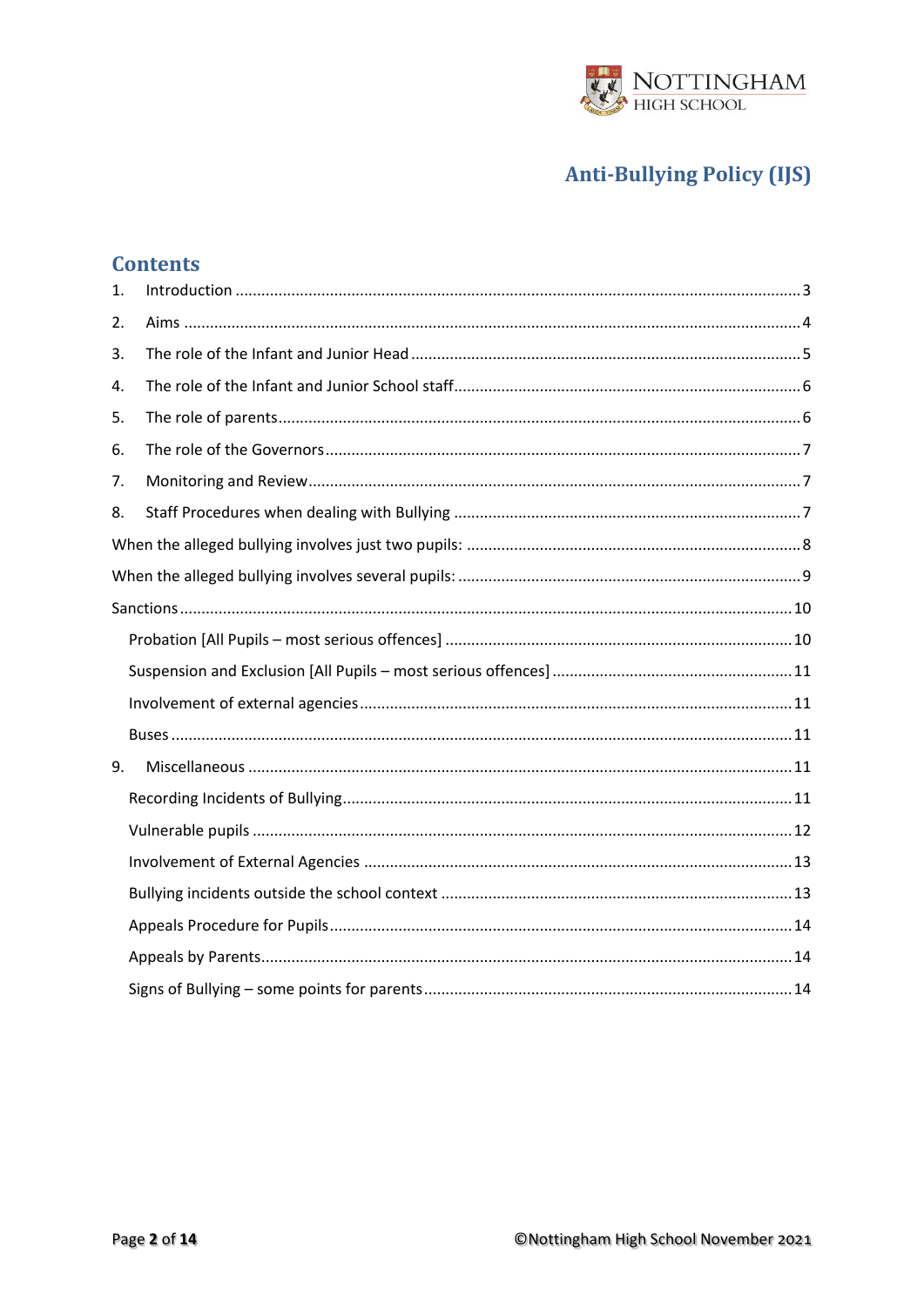

### <span id="page-2-0"></span>**1. Introduction**

#### The DfE Guidance 2017

[https://www.gov.uk/government/uploads/system/uploads/attachment\\_data/file/444862/Preventin](https://www.gov.uk/government/uploads/system/uploads/attachment_data/file/444862/Preventing_and_tackling_bullying_advice.pdf) [g\\_and\\_tackling\\_bullying\\_advice.pdf](https://www.gov.uk/government/uploads/system/uploads/attachment_data/file/444862/Preventing_and_tackling_bullying_advice.pdf)

*'Bullying is behaviour by an individual or group, repeated over time, that intentionally hurts another individual or group either physically or emotionally. Bullying can take many forms (for instance, cyber-bullying via text messages, social media or gaming, which can include the use of images and video) and is often motivated by prejudice against particular groups, for example on grounds of race, religion, gender, sexual orientation, special educational needs or disabilities, or because a child is adopted, in care or has caring responsibilities. It might be motivated by actual differences between children, or perceived differences.* 

*Stopping violence and ensuring immediate physical safety is obviously a school's first priority but emotional bullying can be more damaging than physical; teachers and schools have to make their own judgements about each specific case.*

*Many experts say that bullying involves an imbalance of power between the perpetrator and the victim. This could involve perpetrators of bullying having control over the relationship which makes it difficult for those they bully to defend themselves. The imbalance of power can manifest itself in several ways, it may be physical, psychological [knowing what upsets someone], derive from an intellectual imbalance, or by having access to the support of a group, or the capacity to socially isolate. It can result in the intimidation of a person or persons through the threat of violence or by isolating them either physically or online.'*

A Nottingham High School policy statement on tackling bullying is published to pupils and parents, as follows:

*"Our aim is to maintain an ordered, civilised and stable community at Nottingham High School, with the full and willing co-operation of every member of the School. All forms of bullying are unacceptable at Nottingham High School. It is very important that everyone is fully aware of the issues, and how the School deals with them."*

It is important to note, that although the School adopts the DfE definition of 'bullying' which references that the behaviour is 'repeated over time' (see passage above), the School will still act in response to a single incident and will make an appropriate record; particularly if the incident relates to one of the protected characteristics as set out in the 2010 Equality Act. This action will assist the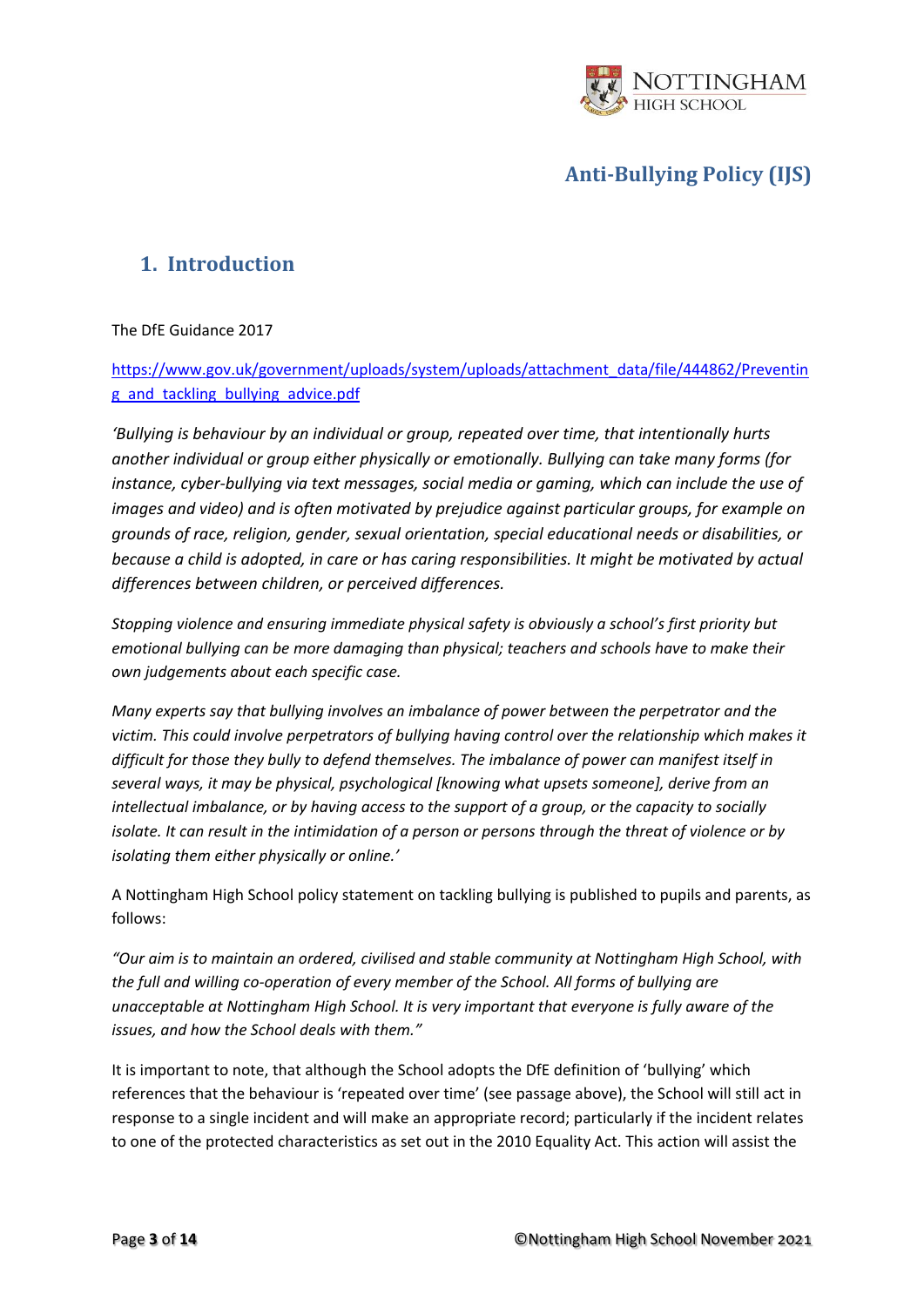

School in monitoring and identifying patterns over time and help ensure that a single incident does not become the first in a series.

This policy should be read alongside other related School policies include Safeguarding and Child Protection; Acceptable Use Policy for ICT (Students); Procedure on Responsible Behaviour in Cyber Space.

### <span id="page-3-0"></span>**2. Aims**

This policy aims to produce a consistent school response to any bullying incidents or accusation of bullying incidents that may occur.

Bullying is wrong and may harm pupils. We therefore do all we can to prevent it, by developing a school ethos in which bullying is regarded as unacceptable.

Our community is based upon respect, responsibility and mutual tolerance for all pupils. We aim to:

- Provide a safe and secure environment where all can learn and work without anxiety.
- Provide a safe and caring environment so that every pupil can develop their full potential.
- Care for and support each other [pupils and staff] and treat everyone with courtesy, so everyone can learn and work in a relaxed and orderly atmosphere.
- Support parents so that the School and homes have consistent expectations of behaviour and that they co-operate closely with each other.
- Promote a co-operative working environment where everyone is respected and everyone's voice is heard.

We aim to make all those connected with the school aware of our opposition to bullying, and we make clear each person's responsibilities with regard to the eradication of bullying in our school.

Our Anti-Bullying Policy is incorporated into our Junior School PSHE scheme of work and cyberbullying is consistently covered and referred back to in ICT/Computing lessons. Please see the School's Safeguarding and Child Protection Policy and the ICT Code of Conduct for further details relating to cyber-bullying.

The main forms that bullying takes are:

• Verbal [emotional], which may include name-calling, ridicule, threats of physical violence and hurtful personal comments ranging across a broad spectrum that may include references to intelligence, appearance and physical strength, as well as one of the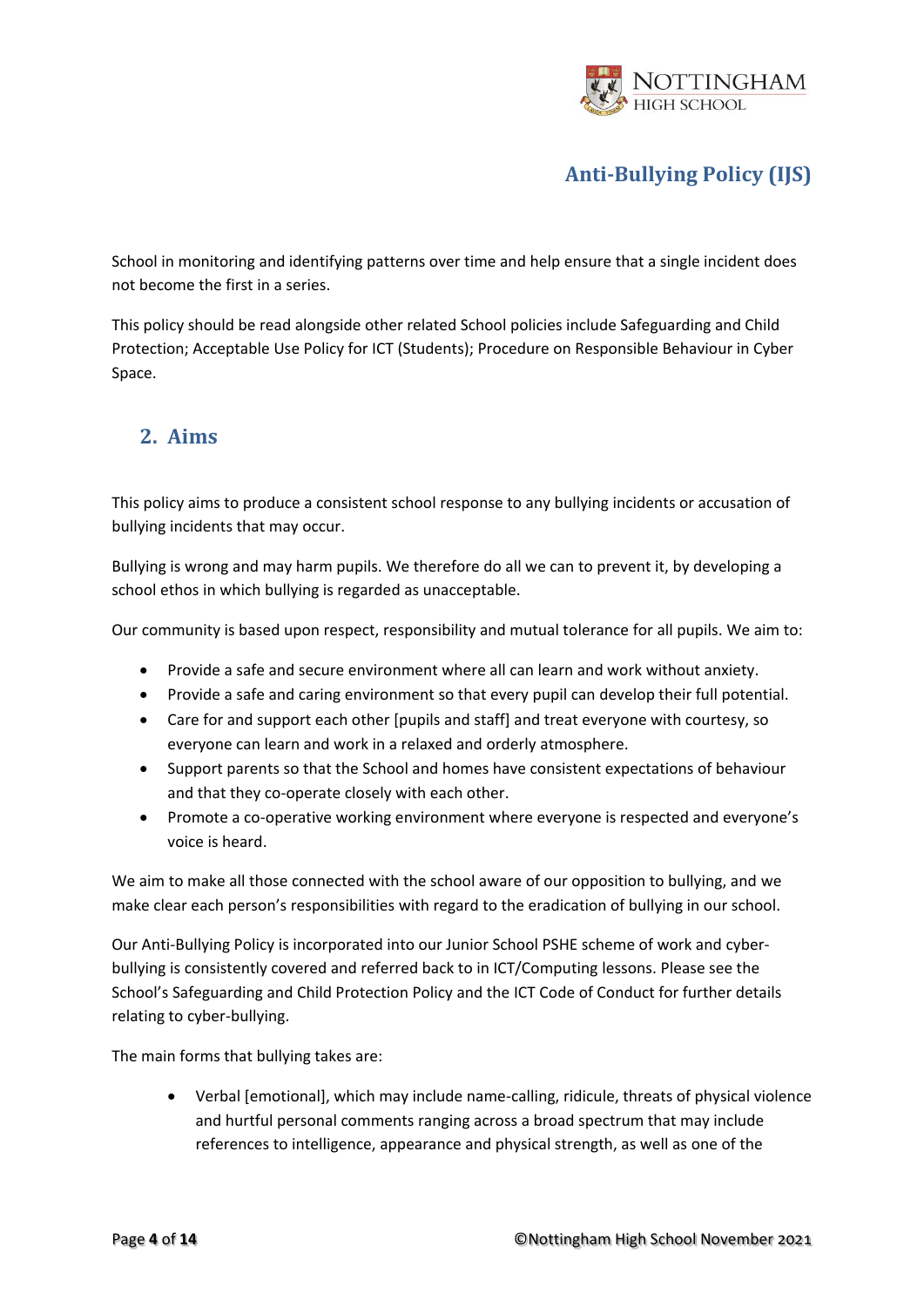

protected characteristics as detailed in the Equality Act 2010. These personal comments may relate to (but are not limited to):

- o race
- o religion
- o cultural background,
- o sexuality
- o gender
- o transgender
- o homophobia
- o special educational needs
- o disability issues

o personal circumstances such as being adopted or being a carer for others. Verbal bullying may be communicated directly by spoken comments and written notes, and by cyber-technology [social websites, mobile phones, text messages, images and email]. 'Banter' is not an acceptable excuse for verbal bullying.

- Physical, which may include deliberate jostling, physical violence, interference with another pupil's property, 'upskirting' and sexual abuse (peer-on-peer or otherwise).
- Manipulative, for example when groups of pupils act with the intention of excluding individuals from their friends or normal situations.

### <span id="page-4-0"></span>**3. The role of the Infant and Junior Head**

It is the responsibility of the Infant and Junior Head to implement the school anti-bullying strategy and to provide effective staff training, ensuring that all staff [both teaching and non-teaching] are aware of the school policy and know how to deal with incidents of bullying. The Infant and Junior Head reports, on request, to the Governing Body about the effectiveness of the anti-bullying policy.

Through the IJS Management team, the Infant and Junior School Head ensures that all pupils know that bullying is wrong and that it is unacceptable behaviour. The Infant and Junior Head draws the attention of pupils to this fact at suitable moments. For example, if an incident occurs, the Infant and Junior Head may decide to use an assembly as a forum in which to discuss with other pupils why this behaviour was wrong, and why appropriate action has been taken.

The Infant and Junior Head sets the school climate of mutual support and praise for success, so making bullying less likely. When pupils feel they are important and belong to a friendly and supportive school, bullying is far less likely to be part of their behaviour. In addition, where the ethos is one which is intolerant to bullying, pupils are more likely to report any such behaviour to staff.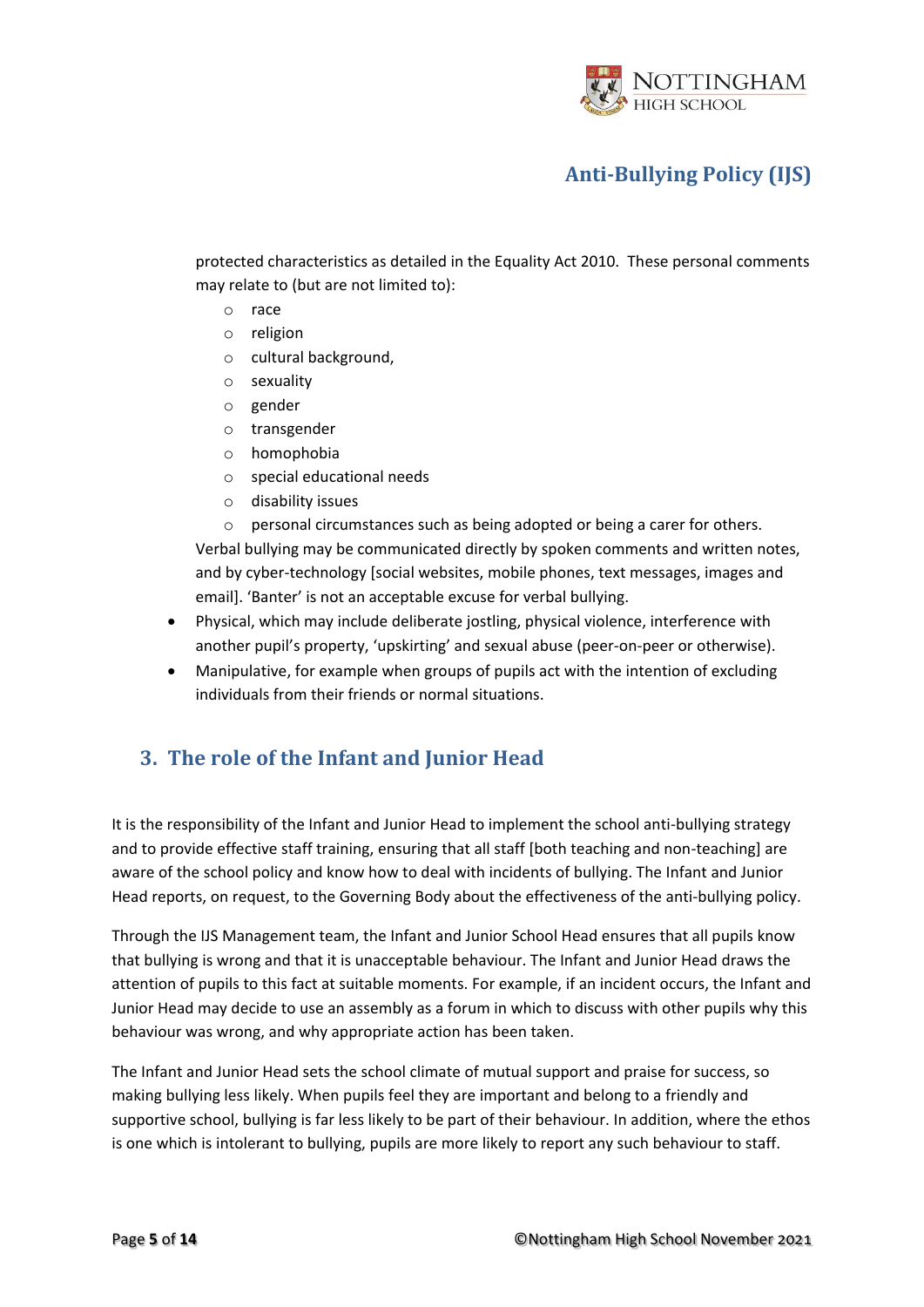

### <span id="page-5-0"></span>**4. The role of the Infant and Junior School staff**

Adults in our school take all forms of bullying seriously. They intervene to prevent incidents from taking place and react swiftly when they do. Suspected or confirmed incidents of bullying are passed onto the Deputy Head [Pastoral], who keeps a school-wide record. If an adult witnesses an act of bullying, they do all they can to support the child who is being bullied and should pass the information to the Deputy Head [Pastoral]. In tracking incidents, the Deputy Head [Pastoral] will recognise patterns of behaviour and will act on those to support the victim and the perpetrator. The tracker is also used to record any single incidents which in their nature suggest they may become part of a series and/or they relate to one of the protected characteristics as defined by the Equality Act 2010:

The following characteristics are protected characteristics—

- age;
- disability;
- gender reassignment;
- marriage and civil partnership;
- pregnancy and maternity;
- race;
- religion or belief;
- sex;
- sexual orientation.

Teachers and staff support all pupils at our school in making it easy for pupils to report bullying by establishing a climate of trust and respect for all. By praising, rewarding and celebrating the success of all pupils, we aim to prevent incidents of bullying.

Teachers routinely discuss strategies and share good practice at INSET and during staff meetings which enable them to become better equipped to deal with incidents of bullying and bullying type behaviours.

### <span id="page-5-1"></span>**5. The role of parents**

Parents who are concerned that their child might be being bullied, or who suspect that their child may be the perpetrator of bullying, should contact their child's Form Tutor/Class Teacher (Form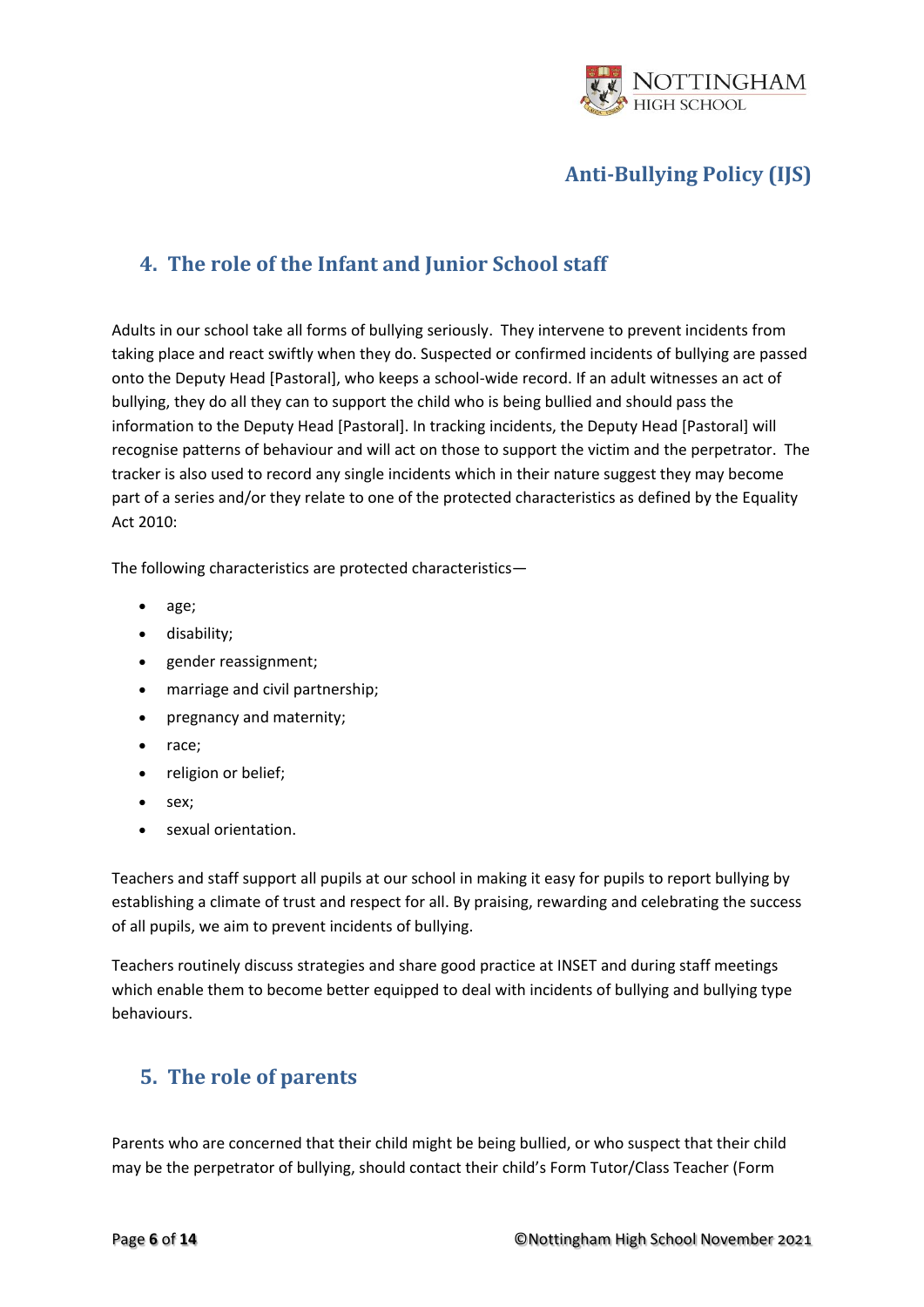

Tutor in the Junior School, Class Teacher in the Infant School) immediately. Parents have a responsibility to support the school's Anti-Bullying Policy and to actively encourage their child to be a positive member of the school. We ask that you encourage your child to tell; we can't do anything if we don't know*.* 

### <span id="page-6-0"></span>**6. The role of the Governors**

The Governing Body supports the Infant and Junior Head in all attempts to eliminate bullying from our school. This policy statement makes it very clear that the Governing Body does not allow bullying to take place in our school, and that any incidents of bullying that do occur are taken very seriously and dealt with appropriately.

The Governing Body monitors the incidents of bullying that occur and are thus recorded on the 'Complaints' tracker, and reviews the effectiveness of the school policy regularly. The Governors require the Infant and Junior School Head to ensure accurate records of all incidents of bullying are kept and to report to the Governors, on request, the effectiveness of school anti-bullying strategies.

### <span id="page-6-1"></span>**7. Monitoring and Review**

The effective implementation of this policy is monitored on a day-to-day basis by the Deputy Head [Pastoral] and the Head of the Infant and Junior School, who reports to Governors about the effectiveness of the policy.

### <span id="page-6-2"></span>**8. Staff Procedures when dealing with Bullying**

The aim of all bullying investigations is to reach a situation in which the bullying ceases and all parties move on with their lives positively and with mutual respect.

Where a member of staff encounters an act of bullying, whether physical or verbal, he/she should act to prevent an immediate recurrence (for example, by separating the individuals concerned).

Where a member of staff has evidence or grounds for suspicion of an act of bullying he/she should inform the Form tutor/class teacher and the Deputy Head [Pastoral] of the perceived victim as a matter of urgency – if possible on the same day and certainly by the following day.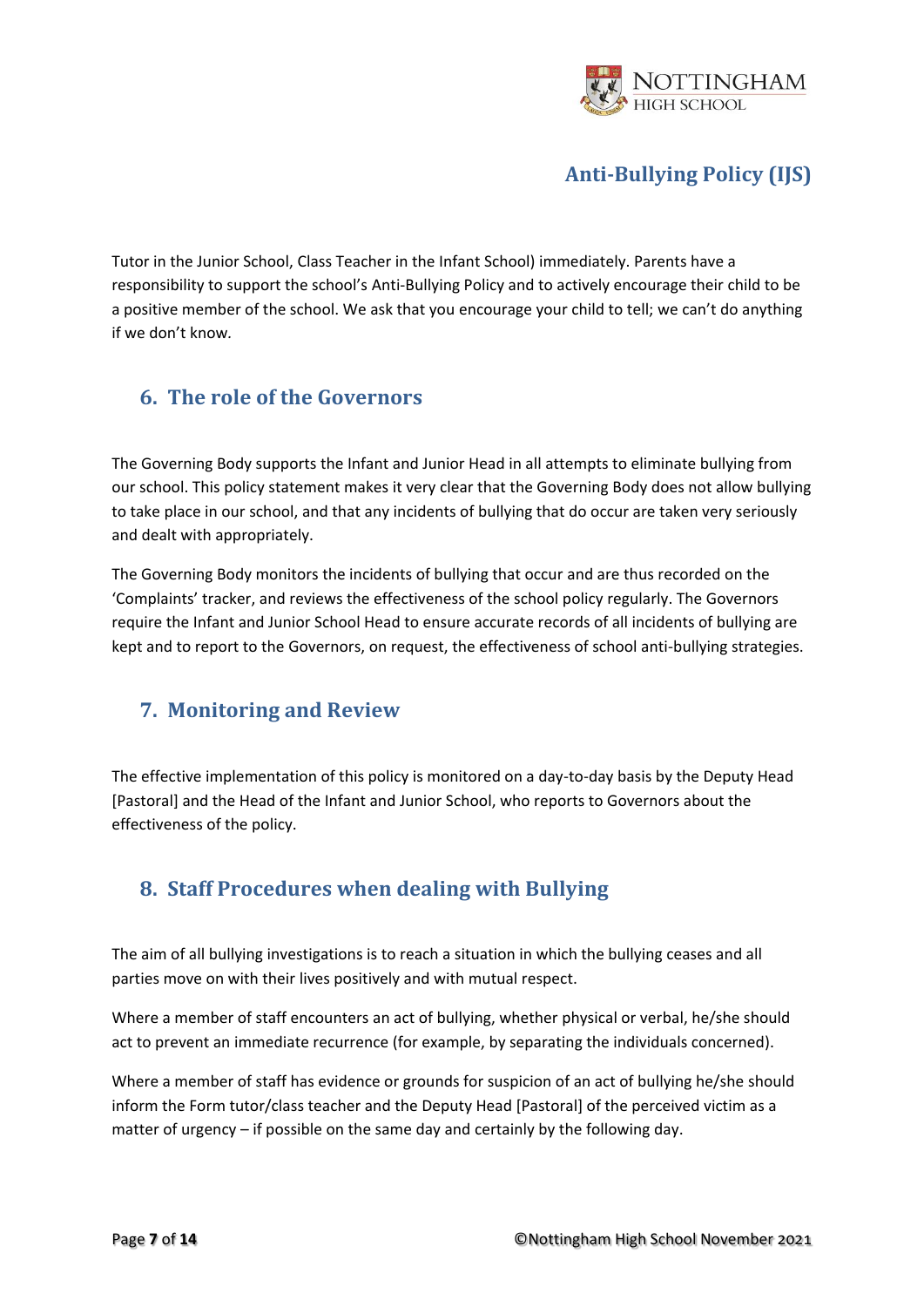

If teachers become aware of any bullying taking place between members of a class they should deal with the issue quickly. This may involve counselling and support for the victim of the bullying and may involve an appropriate punishment for the child who has carried out the bullying as well as potentially support and counselling for the bully. It is important to note that, in dealing with pupils of primary age, the bully is in need of help and education in order to break the cycle of behaviour. Careful handling and support can ensure that the incident is an isolated one. It is often the case that the young child is unaware of the effect or the consequences of their behaviour. Often there is no conscious decision to bully another child, but repeated, negative behaviour and conduct towards said child has the same, greatly upsetting, effect. In this school, we spend time talking to the child who has bullied: we explain why the action of the child was wrong, and we endeavour to help the child change their behaviour for the future.

Staff should communicate any pupil whom they feel may be the target of bullying or the instigator of bullying behaviour during the weekly 'Progress and Concerns' meeting so that other colleagues can support in monitoring the situation.

#### <span id="page-7-0"></span>**When the alleged bullying involves just two pupils:**

The victim's Form Tutor/Class Teacher and/or the Deputy Head [Pastoral] will:

- Interview the victim, sympathise and encourage them to 'open up' about all the incidents and to give full details and names of offenders.
- Tell the victim that action will be taken and that the situation should improve.
- Keep a written record.
- Speak to the bully's Form tutor/class teacher and pass on all information to other staff in IJS.
- Suggest others [Parents, TAs or Nurse] who might listen if the victim is unforthcoming.
- Contact the victim's parents [by telephone or face to face] to ensure that they are fully aware of the situation.
- Speak to the victim's friends ask them to be vigilant, protective, and to report back on any relevant developments.
- Provide support. Suggest the victim talks to an adult they feel they can trust. If they suggest someone, let that person know.
- Offer advice, if appropriate, on strategies for 'self-help', for example, in not provoking a known situation or in moving forward.
- Make diary note to check whether the situation improves over a period of time. If this does not happen give further support and take further action.

The bully's Form Tutor/Class Teacher and/or the Deputy Head [Pastoral] will: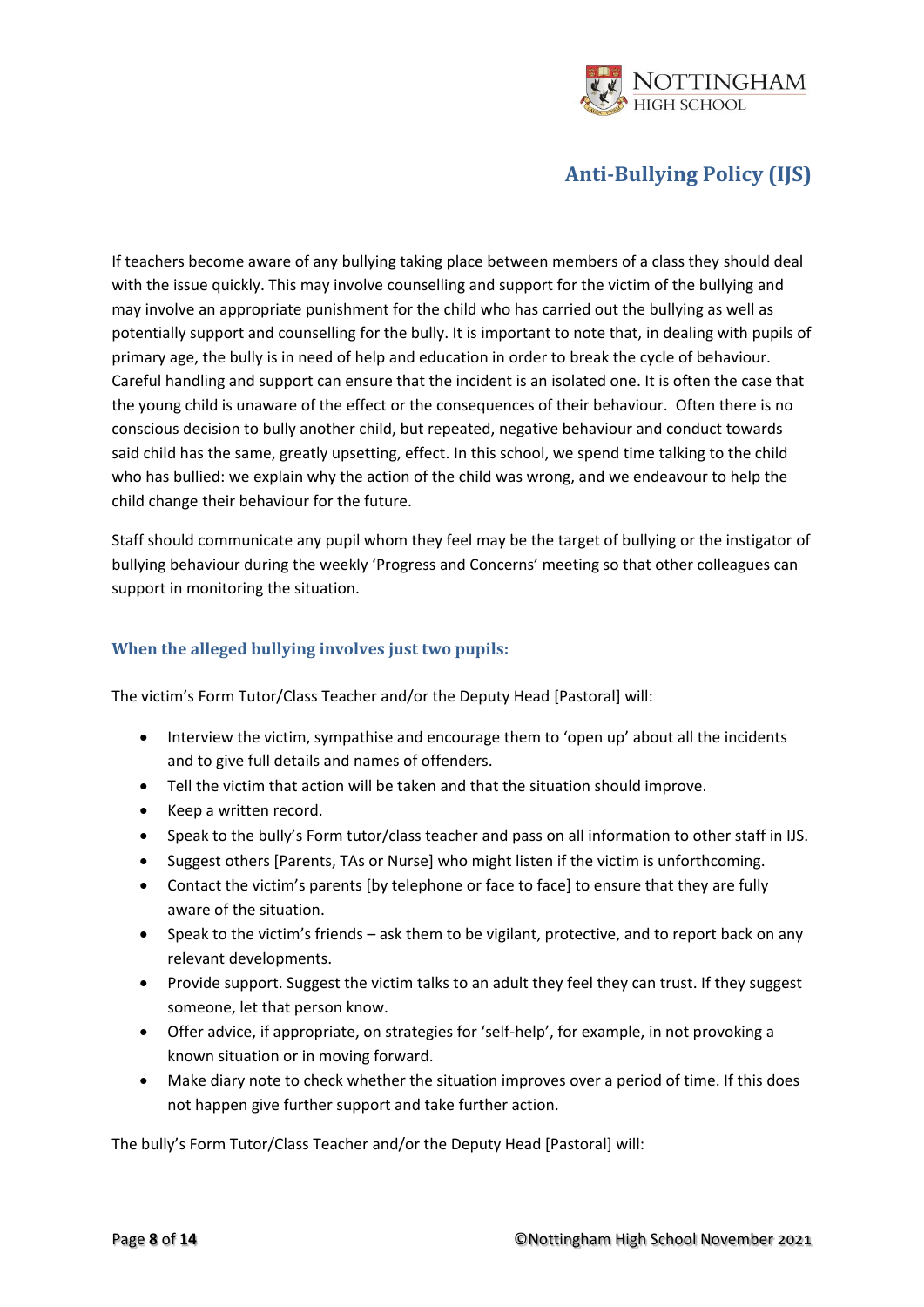

- Speak to the bully as soon as possible after he/she receives the information. On the same day if possible but certainly on the next school day.
- Listen to the bully's point of view.
- Keep a written record.
- Point out very strongly that bullying is unacceptable, even if there was no conscious decision to bully.
- Stress the importance of not retaliating [a useful strategy may be to imply that the information came from a concerned witness, rather than the victim].
- Appeal to the bully to help the situation, for example, by exerting their influence to stop other pupils who might start bullying the victim.
- Consider whether punishment is appropriate. A minimum response is to issue a strong, severe warning about the consequences of a recurrence.
- If thought necessary, inform the bully's parents of the situation. In extreme and persistent cases, the Deputy Head [Pastoral] will advise parents that suspension from school is a possibility for serious offences and that persistent offenders risk losing their place at the school.
- Where appropriate, agree a review date with the bully.
- Form tutors/class teachers handling any significant incident must write a brief account for which they may use the Nottingham High School Record of Bullying form and forward all the relevant notes/information to the Deputy Head [Pastoral]. IJS staff should be informed [through a regularly scheduled meeting or by email] with a plea for vigilance and assistance with monitoring.
- These notes must be copied to the files of all involved pupils.
- The Deputy Head [Pastoral] will record a summary of the bullying behaviour on the digital bullying tracker.

#### <span id="page-8-0"></span>**When the alleged bullying involves several pupils:**

- Acting on information received, the Form Tutor/Class Teacher and/or the IJS Deputy Head [Pastoral] will conduct interviews and investigate allegations. If several pupils in the same form/year group are involved in a bullying incident the Form Tutor(s)/Class Teacher9S) may need to speak to the form/year group when the victim is not present, in order to reiterate the importance of avoiding this type of behaviour.
- If the situation does not improve or is repeated, the Deputy Head [Pastoral] will see the bullies, and it is likely that the parents will be called into School for a discussion. Issues should be raised at staff briefings.
- The Deputy Head [Pastoral], or person handling any significant incident, must write a brief account using the Nottingham High School Records of Bullying form. Copies of these should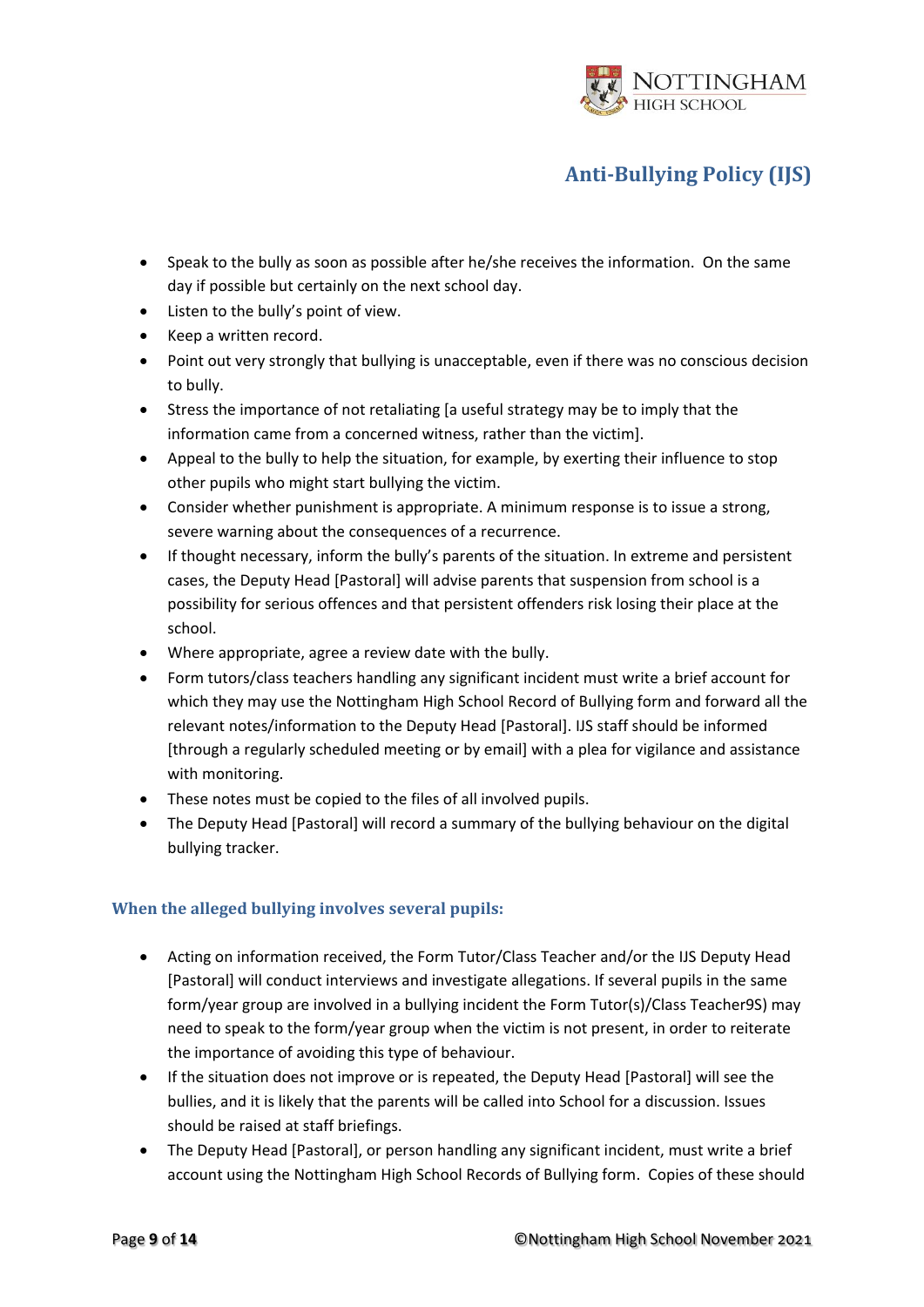

be given to the Deputy Head [Pastoral] who keeps a central file. IJS staff should be informed [through regular meetings or by email] with a plea for vigilance and assistance with monitoring.

- These notes must be copied to the files of all involved pupils.
- The Deputy Head [Pastoral] will record a summary of the bullying behaviour on the digital bullying tracker.

#### <span id="page-9-0"></span>**Sanctions**

The purpose of sanctions issued in relation to bullying is:

- To impress on the perpetrator that what they have done is unacceptable.
- To deter them from repeating their behaviour.
- To signal to other pupils that the behaviour is unacceptable and that they must avoid it.

Any sanction for bullying should be administered along with support to help the child change their behaviour. The IJS Deputy Head [Pastoral], in conjunction with the IJS Head, will judge if a sanction is to be imposed on a bully. This sanction will follow the usual IJS sanctions used for behaviour issues in school; please see the IJS Promoting Good Behaviour Policy for more information.

Possible sanctions for bullying behaviour include:

- A loss of free time or school privileges
- A Caution being awarded
- A meeting with the parents
- A meeting with the IJS Head

In the most extreme and persistent cases, the following sanctions may be administered, although it is thought unlikely to be necessary for children in the Infant and Junior School.

#### <span id="page-9-1"></span>**Probation [All Pupils – most serious offences]**

The Head/Deputy Heads may impose a period of formal probation for a range of issues [including persistent bullying] using information provided by the IJS staff and other sources.

- i) The pupil's parents are advised that their child has a period on probation and what this means, see points ii-vii below.
- ii) During a period of probation [which is generally up to one term in duration] the pupils is given some reasonable/age appropriate targets to achieve
- iii) Their performance is closely monitored by their Form tutor/class teacher and a member of the Senior Management Team.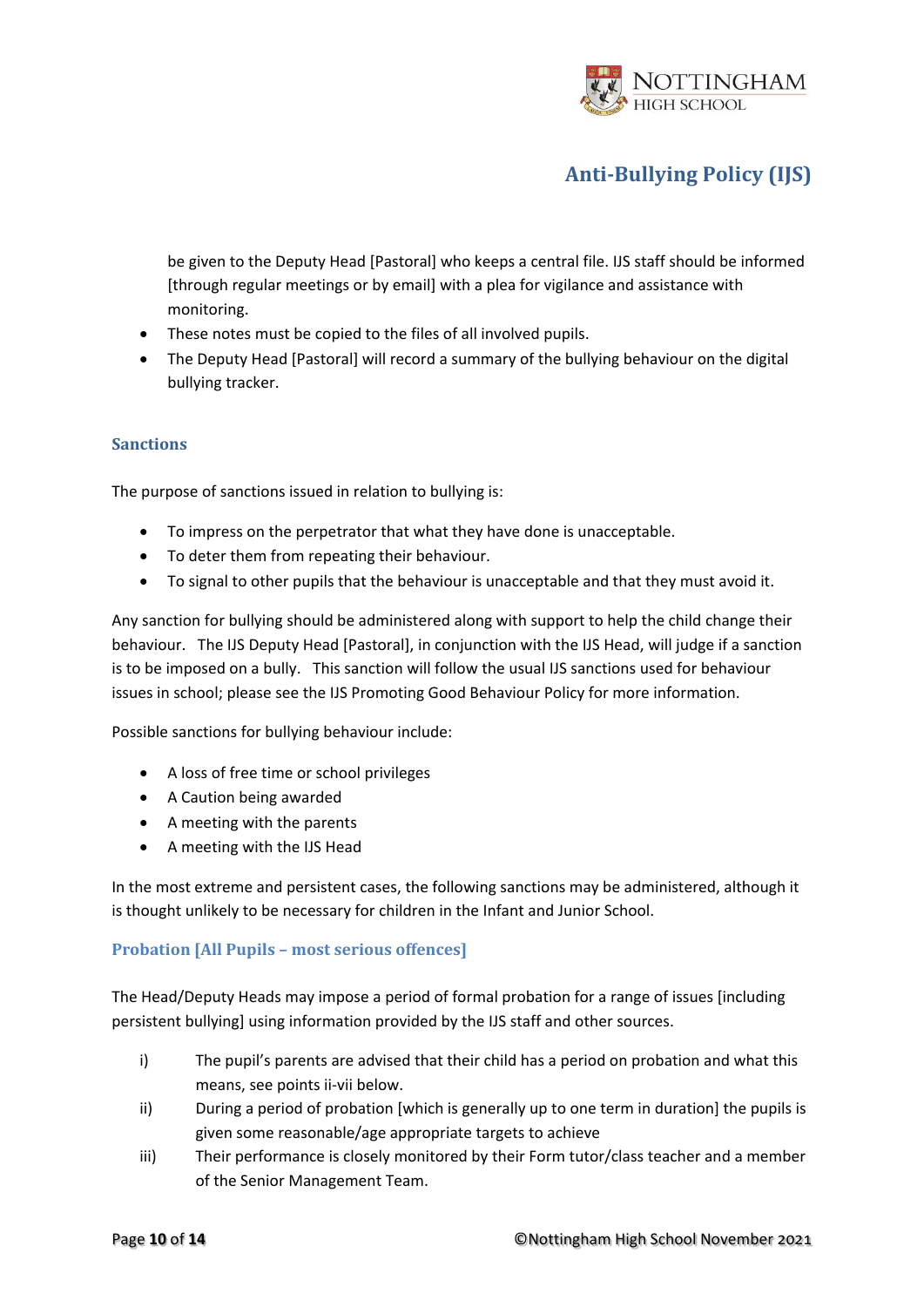

- iv) They are given regular feedback on how they are matching up on the targets they have been set.
- v) Towards the end of the probation a review is carried out and the Head of the Infant and Junior School, or one of her Deputies, considers all relevant aspects of the pupil's performance in deciding whether they have passed or failed the probation.
- vi) The pupil and their parents are informed of the outcome: praise if they have been successful, a further specified period of probation if some but insufficient progress has been made, permanent exclusion from the school if no real progress has been achieved.
- vii) A serious violation of one or more probation targets during the period of probation may results in a suspension or permanent exclusion.

#### <span id="page-10-0"></span>**Suspension and Exclusion [All Pupils – most serious offences]**

Suspension from school [usually for two days] is for the most serious 'one-off' offences or as a last chance for a particular type of behaviour. Suspension is often followed by a specified period of formal probation [see above], which must be passed. Repeat offences of the same type for which a suspension has been imposed lead to permanent exclusion.

Very occasionally the IJS Head may, in collaboration with the Headmaster, permanently exclude or require the removal of a pupil form the school if he considers the pupil's attendance, influence on others, progress of behaviour [including behaviour outside School] to have been wholly unsatisfactory. (See the Misbehaviour and Exclusions Policy)

#### <span id="page-10-1"></span>**Involvement of external agencies**

The School will consider referring serious bullying incidents, defined as those in which there is reasonable cause to suspect that a child is suffering [or is likely to suffer] significant harm, to the local authority Social Services Department and/or Safeguarding Children Board.

#### <span id="page-10-2"></span>**Buses**

A ban on travel may be imposed if a pupil does not respond to normal school sanctions in respect of poor behaviour, including bullying other pupils, on a school bus.

### <span id="page-10-3"></span>**9. Miscellaneous**

### <span id="page-10-4"></span>**Recording Incidents of Bullying**

Records and notes of all bullying incidents are recorded and kept at the conclusion of an investigation with copies being placed in the files of all relevant pupils. The Deputy Head [Pastoral]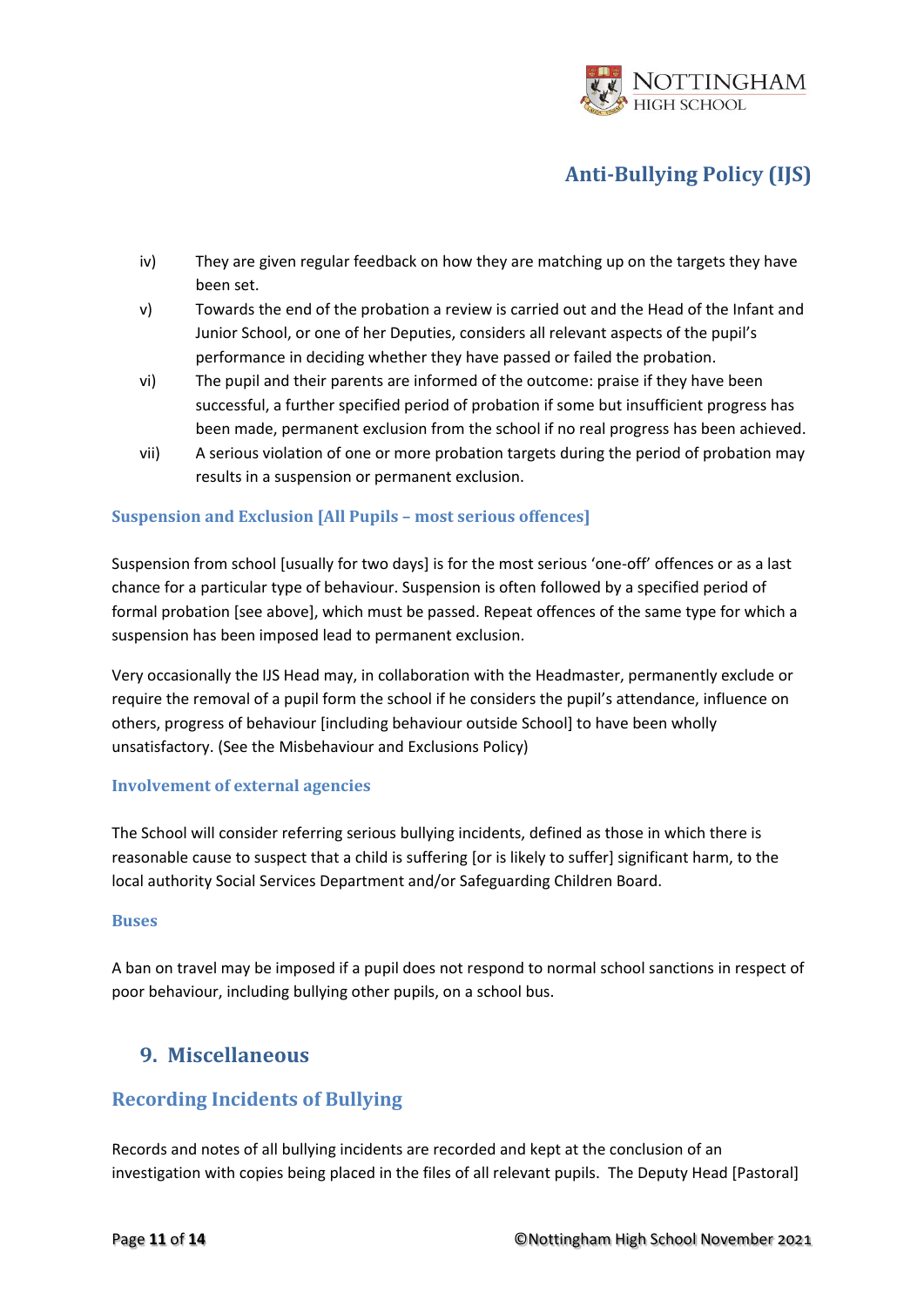

also keeps a digital bullying tracker which allows for close monitoring of bullying patterns. Head and/or Deputy Heads note any relevant incidents on the 'Complaints Tracker' which is reviewed by Governors.

<span id="page-11-0"></span>**Vulnerable pupils**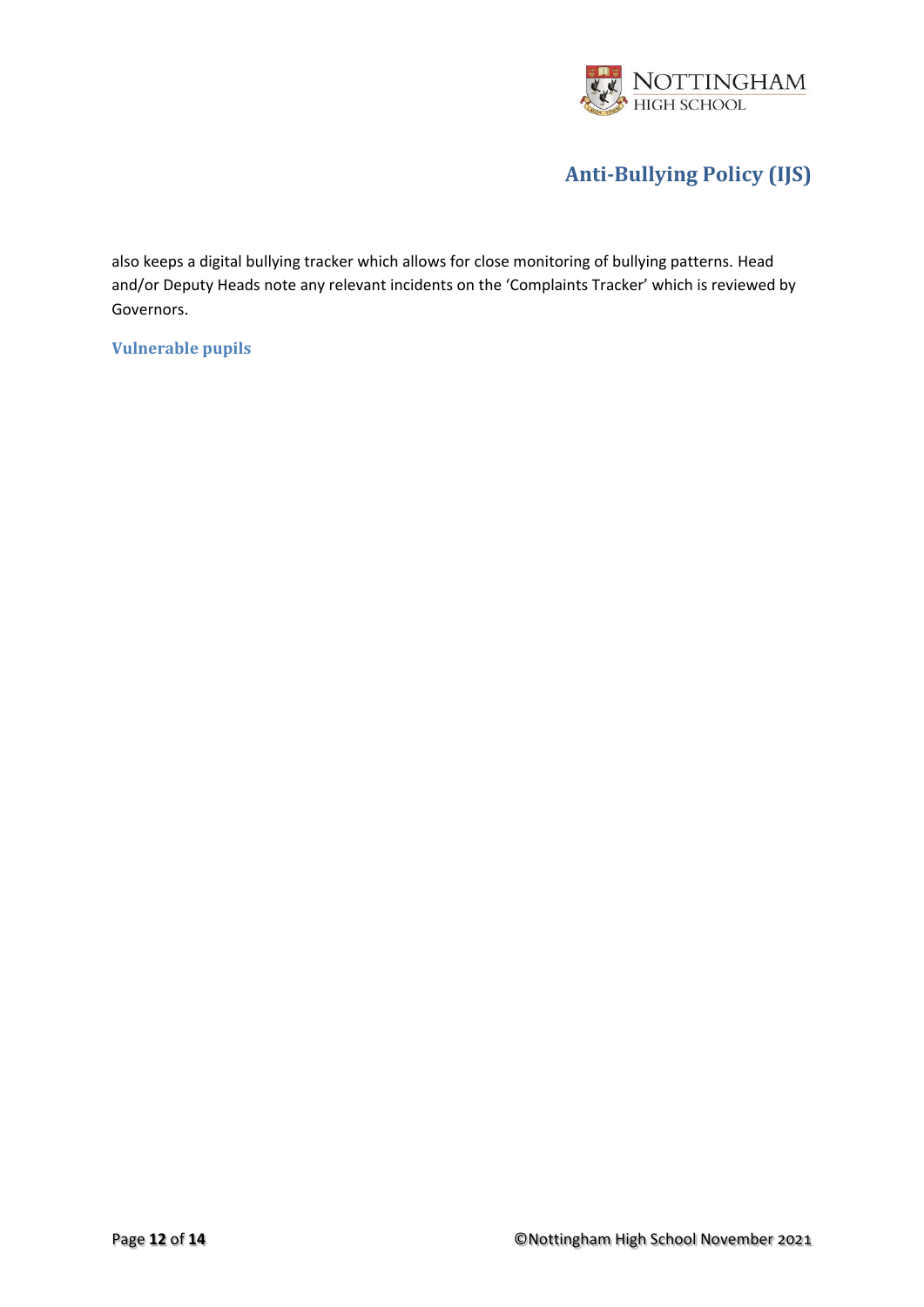

Some pupils are more likely to be the target of bullying because of the attitudes and behaviours some young people have towards those who are different from themselves. For example, those with special educational needs or disabilities, those who are adopted, those who are suffering from a health problem or those with caring responsibilities may be more likely to experience bullying because of difference.

The IJS recognises that these young people are often the same young people who might need greater support to deal with the impact of bullying, for example those who are going through a personal or family crisis. In addition, children with special educational needs or disabilities can often lack the social or communication skills to report such incidents, IJS staff are alert to the potential bullying this group faces and ensure that the school's mechanisms for reporting bullying are accessible to all.

#### <span id="page-12-0"></span>**Involvement of External Agencies**

Where necessary, the School will refer victims of bullying/bullies to external agencies. These may include local CAMHS and organisations such as those listed at the end of the Safeguarding and Child Protection policy document.

#### <span id="page-12-1"></span>**Bullying incidents outside the school context**

We implement a multi-agency approach in bullying situations involving young people outside school. If adults are involved, we use our Safeguarding and Child Protection Procedures [published separately] to address the situation.

IJS staff members have the power to discipline pupils for misbehaving outside the school premises. Sections 90 and 91 of the Education and Inspections Act 2006 say that a school's disciplinary powers can be used to address pupils' conduct when they are not on school premises and are not under the lawful control or charge of a member of school staff, but only if it would be reasonable for the school to regulate pupils' behaviour in those circumstances. This may include bullying incidents occurring anywhere off the school premises, such as on school or public transport, outside the local shops, or in a town or village centre.

Where bullying outside school is reported to school staff, it is investigated and acted on in line with the information above. The Head will consider whether it is appropriate to notify the police or antisocial behaviour coordinator in their local authority of the action taken against a pupil.

While IJS staff members have the power to discipline pupils for bullying that occurs outside school, they can only impose the disciplinary sanction and implement that sanction on the High School premises or when the pupil is under the lawful control of IJS staff, for instance on a school trip.